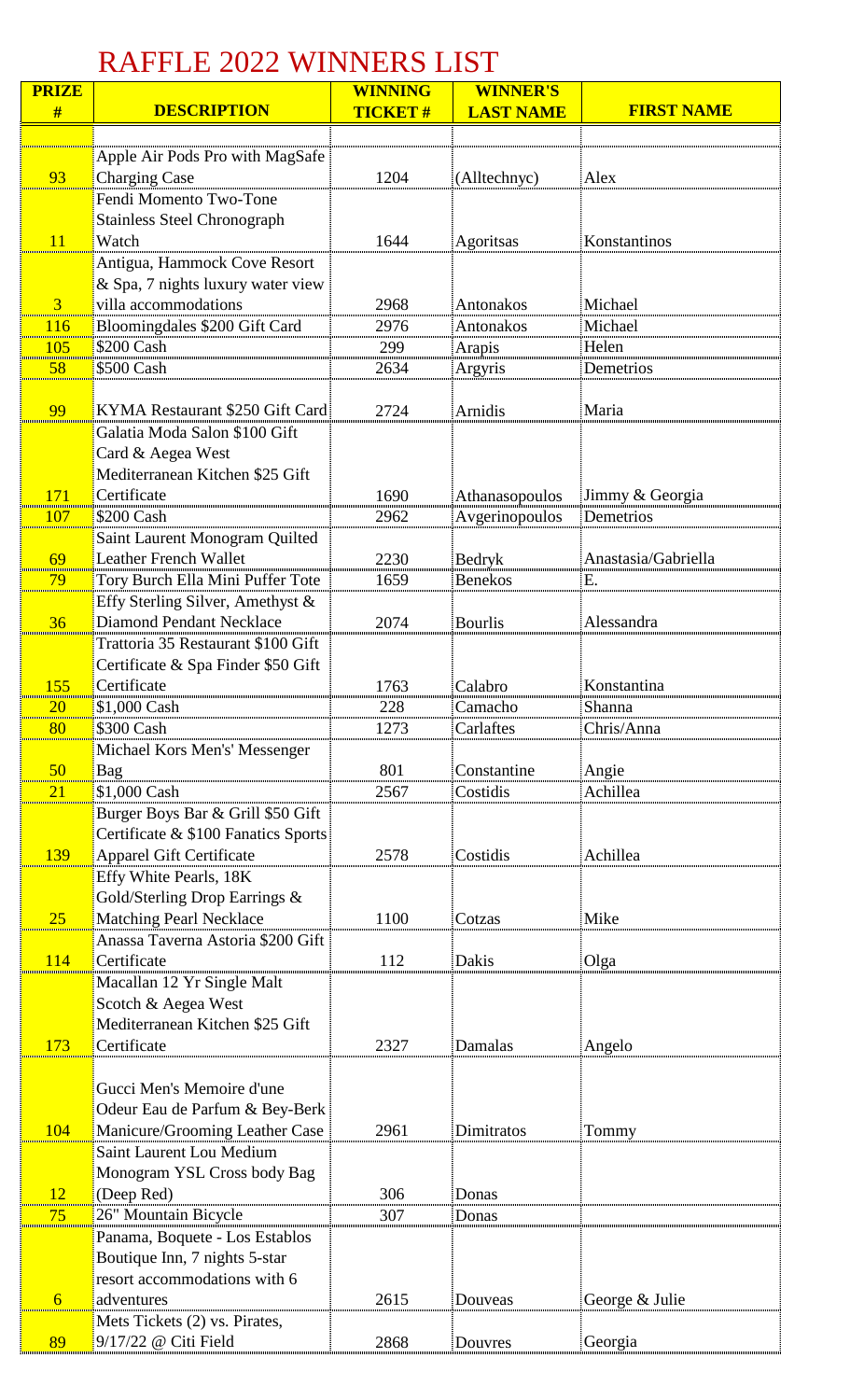| <b>PRIZE</b> |                                                       | <b>WINNING</b> | <b>WINNER'S</b>  |                        |
|--------------|-------------------------------------------------------|----------------|------------------|------------------------|
| #            | <b>DESCRIPTION</b>                                    | <b>TICKET#</b> | <b>LAST NAME</b> | <b>FIRST NAME</b>      |
|              | Apple Watch Series 7 GPS 41mm,                        |                |                  |                        |
| 72           | Blue                                                  | 2296           | Dozis            | Diane Sobczak/Michelle |
|              | Apple iPad Air, 10.9 inch, Wi-Fi                      |                |                  |                        |
| 39           | 64GB Silver                                           | 2295           | Dozis            | Michelle               |
|              |                                                       |                |                  |                        |
|              | Bottega Veneta Women's Perfume                        |                |                  |                        |
| 163          | & Lotion Set and handbag                              | 1771           | Gabriel          | Kalista                |
|              |                                                       |                |                  |                        |
|              | <b>Valentino Alice Black Leather</b>                  |                |                  |                        |
| 23           | Bag & \$200 Poll Restaurants GC                       | 2959           | Galamanis        | Aglaia                 |
|              | Samsung TU7000 Series 75" 4K                          |                |                  |                        |
| 27           | <b>UHD Smart LED TV HDR</b>                           | 2325           | Georgelis        | George A               |
|              | Limani Restaurant \$200 Gift                          |                |                  |                        |
| 118          | Certificate                                           | 2321           | Georgiou         | Renos & Maryann        |
| 84           | Bloomingdales \$300 Gift Card                         | 2493           | Giannakos        | Mike                   |
| 49           | Chloe Long Flap Georgia Wallet                        | 716            | Giannitsanos     | Kathy                  |
| 24           | Diamond, 18k Gold & Sterling<br><b>Cross Necklace</b> | 704            | Granville        | Eric & Joyce           |
|              | 14k White Gold Diamond Pendant                        |                |                  |                        |
| 30           | Necklace                                              | 175            | Grillo           | Anthony                |
|              | Americana Manhasset \$200 Gift                        |                |                  |                        |
| 113          | Card                                                  | 2253           | Guzman           | Constantine/Alexander  |
|              | Agora Taverna, Forest Hills, \$100                    |                |                  |                        |
|              | Gift Certificate & Elite Pastries                     |                |                  |                        |
| 135          | Café \$50 Gift Certificate                            | 2941           | Hatzinikolaou    | Vasilis                |
|              | Aphrodite's Sweets \$100 and                          |                |                  |                        |
|              | Nonnas 1977 \$100 Gift                                |                |                  |                        |
| <b>115</b>   | Certificates                                          | 19             | Herz             | Warren & Helen         |
| 83           | Bloomingdales \$300 Gift Card                         | 2945           | International    | <b>BCI</b>             |
| <b>160</b>   | Godiva Chocolate Large Basket                         | 1718           | International    | <b>BCI</b>             |
|              | Alessi 6-cup Espresso Coffee                          |                |                  |                        |
| 92           | Maker & Mugs                                          | 2998           | Ioannou          | Niki                   |
|              | Grand Café \$100 Gift Certificate                     |                |                  |                        |
|              | & Greek Cove Restaurant of                            |                |                  |                        |
|              | Oyster Bay, Merrick, Long Beach                       |                |                  |                        |
| 144          | \$50 Gift Card                                        | 906            | Jamharian        | Tigran                 |
|              | Apple Air Pods with Charging                          |                |                  |                        |
| 132          | Case                                                  | 5953           | Kafcos           | Greg                   |
|              | Burberry Emily 56mm Women's                           |                |                  |                        |
| 90           | Sunglasses                                            | 2318           | Kakivelis        | Peter                  |
|              | Samsung TU7000 Series 65"4K                           |                |                  |                        |
| 44           | <b>UHD Smart LED TV HDR</b>                           | 183            | Kalapodis        | Virginia               |
|              | Cuisinart Ice Cream Maker & Ice                       |                |                  |                        |
| 130          | Cream Basket w/ Gift Certificate                      | 1153           | Kaloudis         | George & Magdaline     |
|              | <b>EmSculpt Neo Body Contouring</b>                   |                |                  |                        |
| 34           | Treatment                                             | 675            | Katsanos         | <b>Kathy Tsourapis</b> |
|              |                                                       |                |                  | Georgia & Milton       |
| 108          | \$200 Cash                                            | 173            | Kaufman          | Rodopoulos             |
| 134          | \$150 Cash                                            | 1712           | Khatana          | Eva                    |
|              | Burger Boys Bar & Grill \$50 Gift                     |                |                  |                        |
|              | Certificate & \$100 Fanatics Sports                   |                |                  |                        |
| 138          | <b>Apparel Gift Certificate</b>                       | 603            | Kiernan          | <b>James</b>           |
|              | Anna Vissi Melrose 6/3/22                             |                |                  |                        |
| 70           | Concert - Table for 4                                 | 1731           | Klonaris         | Demetrios              |
|              | Moulin Rouge! The Musical @ Al                        |                |                  |                        |
|              | <b>Hirschfeld Theatre; 2 Tickets</b>                  |                |                  |                        |
| 74           | 6/17/22                                               | 1261           | Kokolis          | $\mathsf{C}.$          |
| 56           | \$500 Cash                                            | 1452           | Konstantouris    | Michael                |
|              | Sons of Anarchy 75 Capacity                           |                |                  |                        |
| 125          | Humidor with Lock & Key                               | 824            | Kontogiannis     | Helen                  |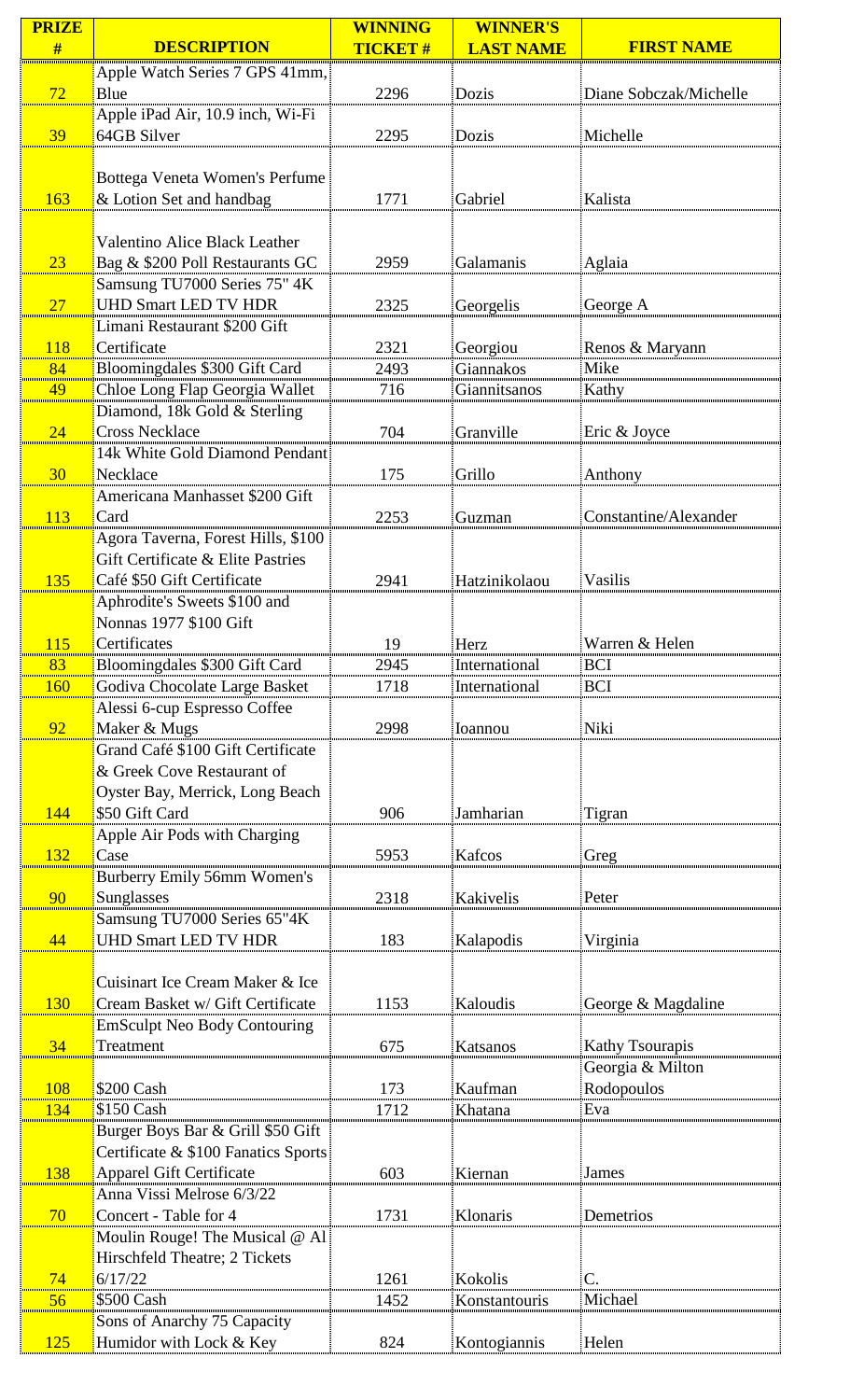| <b>PRIZE</b> |                                                                 | <b>WINNING</b> | <b>WINNER'S</b>  |                   |
|--------------|-----------------------------------------------------------------|----------------|------------------|-------------------|
| #            | <b>DESCRIPTION</b>                                              | <b>TICKET#</b> | <b>LAST NAME</b> | <b>FIRST NAME</b> |
|              | The French Workshop Artisan                                     |                |                  |                   |
|              | Bakery \$100 Gift Certificate &                                 |                |                  |                   |
|              | Jimmy's Trattoria Italian                                       |                |                  |                   |
| 142          | <b>Restaurant \$50 Gift Certificate</b>                         | 2582           | Kormusis         | Lina              |
|              | Greek Family Kitchen \$150 Gift                                 |                |                  |                   |
| 147          | Certificate                                                     | 1294           | Koufakis         | Katie             |
| 31           | Gucci Ophidia Pouch                                             | 1301           | Koufakis         | Shailja           |
|              | \$100 Amazon Gift Card & Perry                                  |                |                  |                   |
|              | Ellis Pure Blue Men's Fragrance                                 |                |                  |                   |
| 165          | Set                                                             | 1082           | Koufakis III     | John              |
|              | Americana Manhasset \$300 Gift                                  |                |                  |                   |
| 82           | Card                                                            | 2603           | koulotouros      | Tony              |
|              | Samsung TU7000 Series 75" 4K                                    |                |                  |                   |
| 29           | <b>UHD Smart LED TV HDR</b>                                     | 1656           | Kourkoumelis     | Gery              |
|              | Mythos Restaurant \$100 Gift                                    |                |                  |                   |
| 168          | Certificate & Bottle of Wine                                    | 1757           | Kousiaris        | Cyrille           |
|              | New York Cruse Lines, Inc.                                      |                |                  |                   |
| 71           | Tickets for 6 ppl & \$150 Cash                                  | 777            | Koutsothanasis   | Nikolaos          |
| 106          | \$200 Cash                                                      | 248            | Koutsoubis       | Kostas            |
|              | Taverna Kyclades Restaurant                                     |                |                  |                   |
| 119          | \$200 Gift Card                                                 | 245            | Koutsoubis       | Kostas            |
|              | Beauty Bar Salon & Spa \$150 Gift                               |                |                  |                   |
| 136          | Card                                                            | 247            | Koutsoubis       | Kostas            |
|              | Barbados, The Club Resort & Spa,                                |                |                  |                   |
|              | 7-10 nights 1 bedroom suite                                     |                |                  |                   |
| 8            | accommodations                                                  | 802            | Kratsios         | Manny & Ronnie    |
| 59           | \$500 Cash                                                      | 1723           | Lado             | Nataly            |
|              |                                                                 |                |                  |                   |
|              | David Yurman Petite Starburst                                   |                |                  |                   |
| 35           | Stud Earrings w/ Pave' Diamonds                                 | 2601           | Lagudis          | Nicoletta         |
| 57           | \$500 Cash                                                      | 2739           | Latos            | Andrew            |
| 63           | \$500 Cash                                                      | 2588           | Lazaridis        | Maria             |
|              | Samsung TU7000 Series 75" 4K                                    |                |                  |                   |
| 26           | <b>UHD Smart LED TV HDR</b>                                     | 2589           | Lazaridis        | Savvas            |
|              | Samsung TU7000 Series 55" 4K                                    |                |                  |                   |
| 64           | <b>UHD Smart LED TV HDR</b>                                     | 2590           | Lazaridis        | Vasiliki          |
|              | Four Seasons Florist \$150 Gift                                 |                |                  |                   |
| 141          | Card                                                            | 923            | Leibstein        | Jeffrey           |
|              | Laterna Estiatorio \$100 Gift Card                              |                |                  |                   |
| 175          | & Bottle of Greek Ouzo                                          | 2197           | Lois             | Androniki         |
|              | Michael Aram Ginko Butterfly                                    |                |                  |                   |
| 131          | <b>Small Tray</b>                                               | 2499           | Lomuscio         | Catherine         |
|              | Beautiful Smile, VIDA Dental                                    |                |                  |                   |
|              | Spa Basket - Teeth Whitening,<br>Waterpik, Electric Toothbrush, |                |                  |                   |
|              | \$500 off Invisalign                                            | 659            |                  | Venita            |
| 91           |                                                                 |                | Lorras           |                   |
| <b>110</b>   | \$200 American Express Gift Card                                | 722            | Loukissas        | Stacey            |
|              |                                                                 |                |                  |                   |
|              | (2) Walt Disney 1-Day Park                                      |                |                  |                   |
| 32           | Hopper Passes & \$500 Airline GC                                | 2505           | Lyons            | <b>Thomas</b>     |
|              | EFFY Green Amethyst Sterling &                                  |                |                  |                   |
| 45           | 18k Yellow Gold Ring                                            | 1725           | Macchio          | Frank             |
|              | Williams Sonoma Zippy Pop                                       |                |                  |                   |
|              | Stainless Steel Popper, Amish                                   |                |                  |                   |
|              | Popcorn Gift Set & \$100 Spa                                    |                |                  |                   |
| 122          | <b>Finder Gift Certificate</b>                                  | 649            | Maglaras         | Bessie            |
|              | 14k Yellow Gold Paperclip                                       |                |                  |                   |
| 46           | Necklace with Heart Charm                                       | 658            | Maglaras         | Vicky             |
|              |                                                                 |                |                  |                   |
| 103          | Johnny Walker Blue Label Scotch                                 | 912            | Makriplis        | Michael           |
|              |                                                                 |                |                  |                   |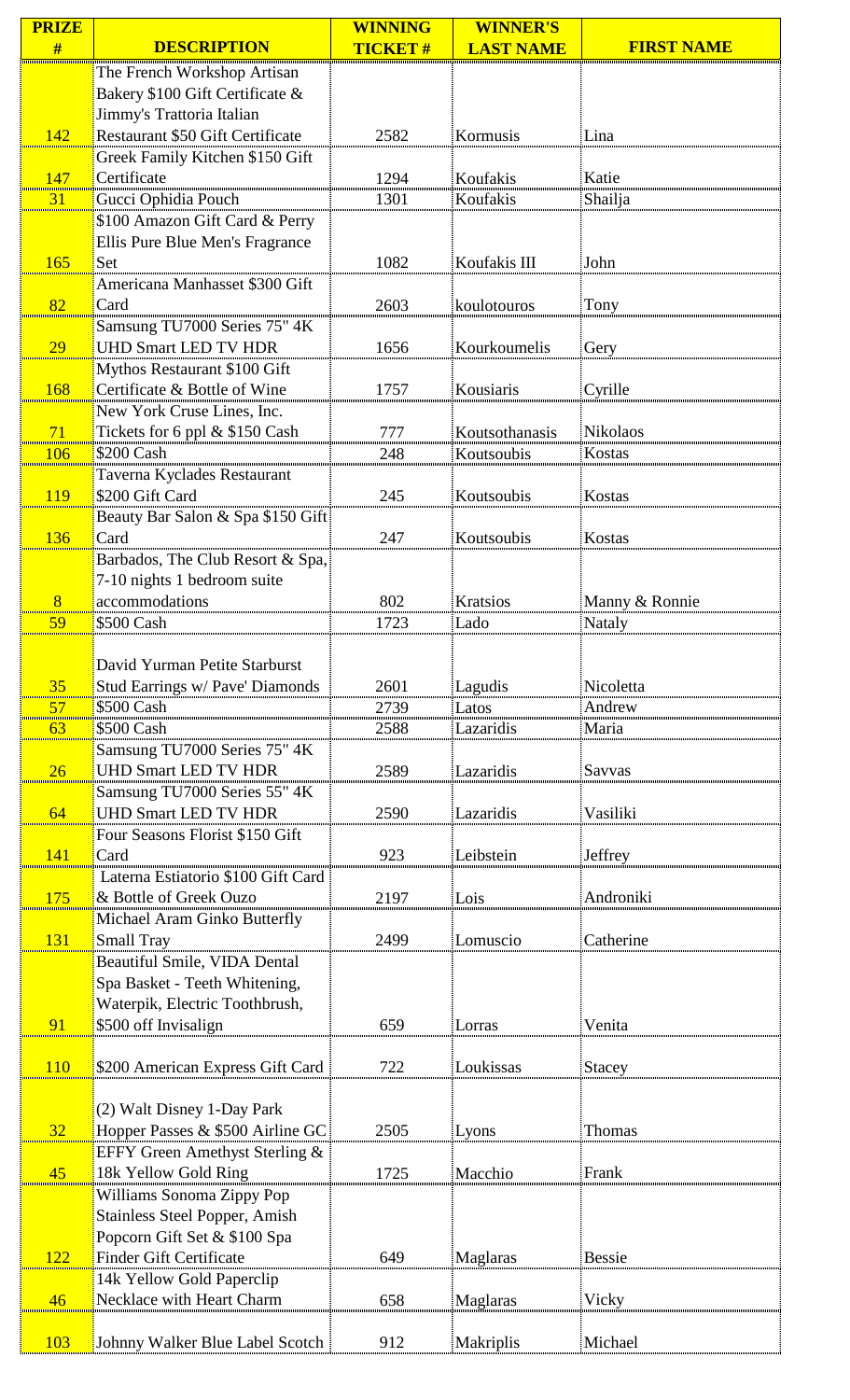| <b>PRIZE</b>     |                                                      | <b>WINNING</b> | <b>WINNER'S</b>    |                         |
|------------------|------------------------------------------------------|----------------|--------------------|-------------------------|
| #                | <b>DESCRIPTION</b>                                   | <b>TICKET#</b> | <b>LAST NAME</b>   | <b>FIRST NAME</b>       |
|                  | 14K Yellow Gold Heart Necklace                       |                |                    |                         |
| 17               | with Diamonds                                        | 1505           | <b>Mallios</b>     | Costas                  |
|                  | Palm Island, The Grenadines, 7                       |                |                    |                         |
|                  | nights of private island                             |                |                    |                         |
| $\sqrt{5}$       | accommodations                                       | 660            | Manis              | Joanne & Peter          |
|                  | Pinot's Palette, East Meadow - 2                     |                |                    |                         |
|                  | hr Painting Class for 4 Guests &                     |                |                    |                         |
| 127              | <b>Bottle of Wine</b><br>Samsung TU7000 Series 65"4K | 341            | Marchigiano        | Will & Riley            |
| 42               | <b>UHD Smart LED TV HDR</b>                          | 898            | Mech               | Eagle 1                 |
|                  | Microsoft Surface Go 2 Touch                         |                |                    |                         |
| 48               | <b>Screen Tablet</b>                                 | 1173           | Metaxas            |                         |
|                  | PicoSure Anti-Aging Skin Laser                       |                |                    |                         |
| 37               | Treatment                                            | 2667           | Metis              | Tina                    |
|                  | Toku Modern Asian Restaurant                         |                |                    |                         |
| 102              | \$250 Gift Card                                      | 538            | Metis              | Tina                    |
|                  | <b>Louis Vuitton Lockme Leather</b>                  |                |                    |                         |
| <b>10</b>        | Bag                                                  | 104            | Michelis           | Gregory                 |
| 97               | Bloomingdales \$250 Gift Card                        | 193            | Michelis           | Gregory                 |
|                  | <b>Toku Modern Asian Restaurant</b>                  |                |                    |                         |
| $\overline{121}$ | \$200 Gift Card                                      | 190            | Michelis           | Gregory                 |
|                  | Greekrave Restaurant \$50 Gift                       |                |                    |                         |
|                  | Card & \$100 Fandago Movies                          |                |                    |                         |
| 148              | Gift Card                                            | 192            | Michelis           | Gregory                 |
| 153              | Sephora \$150 Gift Card                              | 105            | Michelis           | Gregory                 |
|                  | Apple Watch Series 7 GPS &<br>Cellular 41mm, Black   | 1698           |                    | Demetrios Eleutherios   |
| 51               | David Yurman Woven Blue Box                          |                | <b>Mihalios</b>    |                         |
| 52               | <b>Chain Unisex Bracelet</b>                         | 2638           | <b>Misthos</b>     | Athanasia               |
|                  | Grand Café \$100 Gift Certificate                    |                |                    |                         |
|                  | & Greek Cove Restaurant of                           |                |                    |                         |
|                  | Oyster Bay, Merrick, Long Beach                      |                |                    | Georgianna, Athanasia & |
| 143              | \$50 Gift Card                                       | 2513           | <b>Misthos</b>     | Johnny                  |
|                  | Aegea West Mediterranean                             |                |                    |                         |
|                  | Kitchen \$25 Gift Certificate &                      |                |                    |                         |
|                  | Long Champ Le Pliage Small Tote                      |                |                    |                         |
| 170              | Bag                                                  | 464            | <b>Misthos</b>     | Paul & Thalia           |
|                  | Valentino Ginette Sauvage V-                         |                |                    |                         |
| 33<br>161        | Logo Red Bag                                         | 2983<br>2981   | Mizerik<br>Mizerik | Frank<br>Frank          |
|                  | Godiva Chocolate Large Basket                        |                |                    |                         |
|                  | Van Cleef & Arpels Sweet                             |                |                    |                         |
| 14               | Alhambra Necklace with Pendant                       | 344            | Mossiadis          | Basil                   |
|                  | \$100 BP Gas Gift Card & Lottery                     |                |                    |                         |
| 174              | <b>Tickets</b>                                       | 357            | Mossiadis          | <b>Basil</b>            |
|                  | Martha's Country Bakery \$100                        |                |                    |                         |
|                  | GC & Matteo's of Roslyn Italian                      |                |                    |                         |
| 152              | <b>Restaurant \$50 GC</b>                            | 2759           | Moustakos          | Heidi                   |
|                  |                                                      |                |                    |                         |
| 133              | Movie Basket with \$100 Gift Card                    | 340            | Moutopoulos        | Niko & Katherine        |
| 16               | Cool Breeze 3 hr Boat Charter                        | 2656           | Neptune            | Theo                    |
| 77               | Prada Men's 54mm Aviator                             | 1075           | Nicolaou           | Christakis              |
|                  | Sunglasses<br>Americana Manhasset \$300 Gift         |                |                    |                         |
| 81               | Card                                                 | 2557           | Nicolaou           | Christakis              |
|                  | Saint Laurent Men's YSL Credit                       |                |                    |                         |
| 78               | <b>Card Case</b>                                     | 302            | Nitis              | Mark                    |
| 159              | Godiva Chocolate Large Basket                        | 235            | Papadopoulos       | Teddy                   |
|                  | Samsung TU7000 Series 65"4K                          |                |                    |                         |
| 43               | <b>UHD Smart LED TV HDR</b>                          | 226            | Papaioannou        | Nancy                   |
|                  | Bylgari Ea Parfume Au the Vert                       |                |                    |                         |
| 164              | Unisex Fragrance Gift Set                            | 2537           | Papalas            | Leonidas                |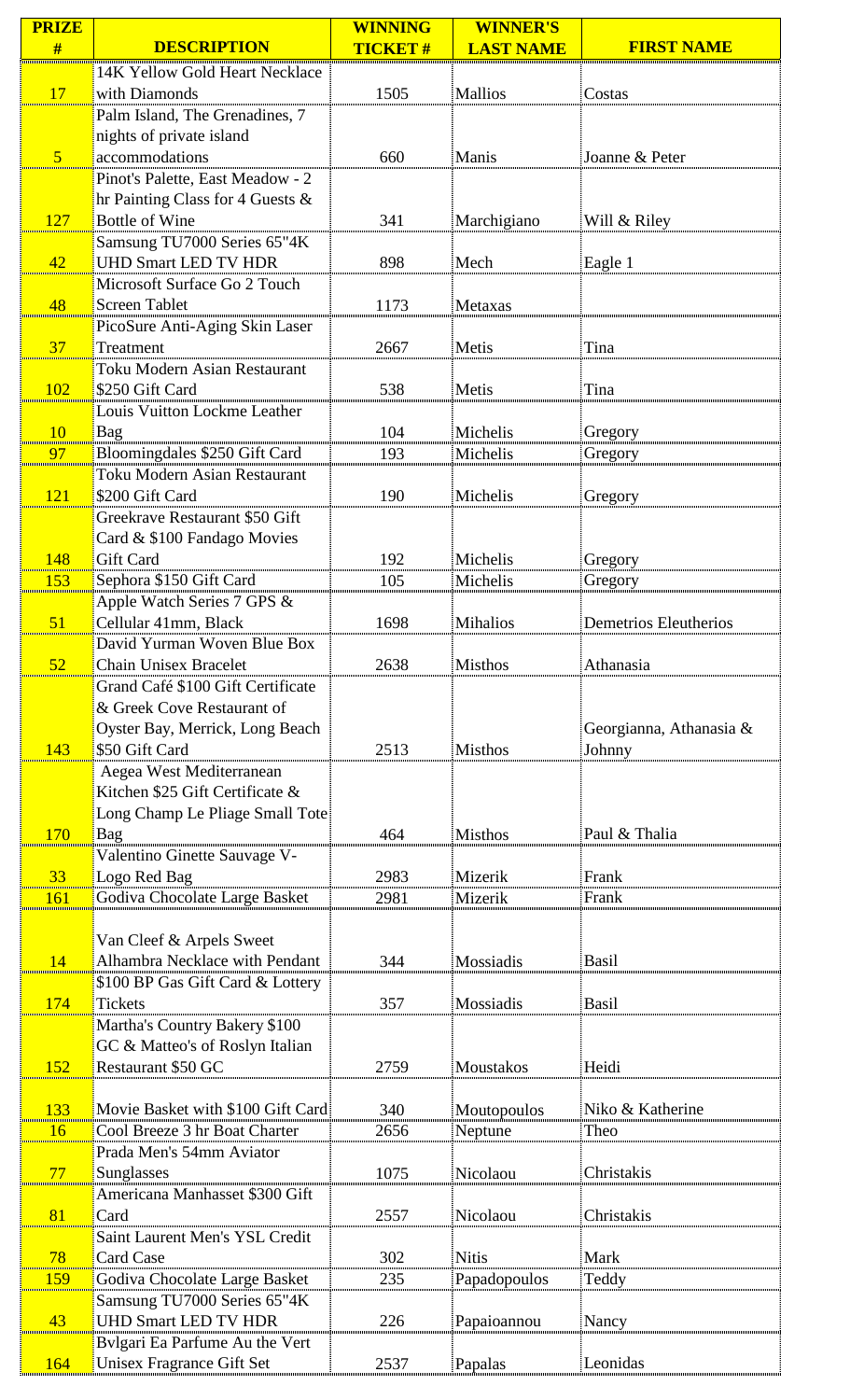| <b>PRIZE</b>     |                                                  | <b>WINNING</b> | <b>WINNER'S</b>          |                       |
|------------------|--------------------------------------------------|----------------|--------------------------|-----------------------|
| #                | <b>DESCRIPTION</b>                               | <b>TICKET#</b> | <b>LAST NAME</b>         | <b>FIRST NAME</b>     |
|                  | 14K White Gold Diamond                           |                |                          |                       |
| 13               | Necklace                                         | 2990           | Papamichael              | Nick                  |
|                  | Apple Watch Series 7GPS &                        |                |                          |                       |
| 41               | Cellular, 45 mm, black                           | 2789           | Papoutsakis              |                       |
| 62               | \$500 Cash                                       | 1597           | Papson                   | Irene                 |
|                  | Billy Joel in Concert @ Madison                  |                |                          | Yianni                |
| 73               | Square Garden, 6/10/22                           | 18             | Paravalos                | Yianni, Constantine & |
| <b>19</b>        | \$1,000 Cash                                     | 12             | Paravalos                | Sophia                |
|                  |                                                  |                |                          |                       |
|                  | Macy's \$100 Gift Card & Veranda                 |                |                          |                       |
| 129              | Restaurant \$75 Gift Card                        | 196            | Pashalis                 | Alex                  |
|                  | Ray-Ban 64mm Aviator                             |                |                          |                       |
| 128              | Sunglasses                                       | 195            | Pashalis                 | Dean                  |
| 54               | \$500 Cash                                       | 518            | Perdik                   | Mr. Theodore          |
| 86               | Versace Leather Men's Wallet                     | 330            | Perdikogiannis           | Theodore              |
| 60               | \$500 Cash                                       | 2413           | Petropoulos              | Christine             |
|                  | Americana Manhasset \$200 Gift                   |                |                          |                       |
| 112              | Card                                             | 384            | Pizzolla                 | John                  |
|                  | 14k White Gold, Diamond,                         |                |                          |                       |
|                  | Peridot & Citrine Necklace                       |                |                          |                       |
| 40               | handmade by Rizos                                | 2569           | Planakis                 | Debbie                |
|                  | European Basket of Plants with                   |                |                          |                       |
| 157              | \$50 Gift Certificate                            | 242            | Plioutas                 | Ermione               |
| <b>15</b><br>126 | \$1,500 Cash<br>Clase Azul Tequila               | 17<br>11       | Pritsiolas<br>Pritsiolas | Evan                  |
|                  |                                                  |                |                          | James                 |
|                  | HP 14" Chromebook Laptop with                    |                |                          |                       |
|                  | Chrome OS - Intel Processor -                    |                |                          |                       |
| 87               | 4GB RAM & 32 GB                                  | 1280           | Psyllos                  | Christiana Eleni      |
|                  | Antigua, St. James Club, 7-9                     |                |                          |                       |
|                  | nights of premium                                |                |                          |                       |
| $\overline{4}$   | accommodations                                   | 28             | <b>Psyllos</b>           | Christianna           |
|                  | Elea Restaurant \$150 Gift                       |                |                          |                       |
| 140              | Certificate                                      | 387            | Puerta                   | Andres                |
|                  | To Steki Tou Laki Restaurant                     |                |                          |                       |
| 154<br>120       | \$150 Gift Card<br>Tiffany & Co. \$200 Gift Card | 2564           | Ranlagan                 | Shabana               |
|                  | Martha's Country Bakery \$100                    | 2934           | Raptis                   | Xenophon              |
|                  | GC & Maria's Mediterranean                       |                |                          |                       |
| 151              | Restaurant \$50 GC                               | 574            | Restaurant               | <b>Mythos</b>         |
| 1                | \$25,000 Cash                                    | 1595           | Rosonedis                | Arthu                 |
| 88               | Hilti 3-piece 12v Tool Set                       | 1645           | Rosvoglou                | Stephanie             |
| 94               | \$250 VISA Gift Card                             | 2978           | Ryan                     | Faith                 |
| <b>18</b>        | Fendi Women's Silver Watch                       | 171            | Sacco                    | Nicole                |
|                  | kon.to.KOS.ta \$200 Winery Gift                  |                |                          |                       |
| <b>117</b>       | Card                                             | 324            | <b>Sakalis</b>           | Maria                 |
|                  | Yankee Baseball Tickets (2) with                 |                |                          |                       |
| 158<br>111       | Meals<br>\$200 VISA Card                         | 2645<br>1446   | Sanoulis<br>Sarcona      | Janine<br>Hera        |
|                  | Samsung TU7000 Series 55" 4K                     |                |                          |                       |
| 65               | <b>UHD Smart LED TV HDR</b>                      | 643            | <b>Saris</b>             |                       |
|                  | Greek Family Kitchen \$150 Gift                  |                |                          |                       |
| 145              | Certificate                                      | 1769           | Schatz                   | Eddie                 |
|                  | <b>GUCCI Signature GG Embossed</b>               |                |                          |                       |
| 68               | Men's Brown Wallet                               | 2405           | Sgouros                  | Victoria              |
|                  | Bell Formal Wear, Inc. \$2,000                   |                |                          |                       |
|                  | value - Towards a Purchase or                    |                |                          |                       |
| 9                | Rental of a Tuxedo(s)/Suit(s)                    | 2071           | Skamalos                 |                       |
| 2                | \$15,000 Cash                                    | 2995           | Starcel Waterproof Tommy |                       |
|                  | Furla Mirage Top Handle Grey                     | 1034           |                          |                       |
| 47               | Tote Bag                                         |                | Stoupakis                |                       |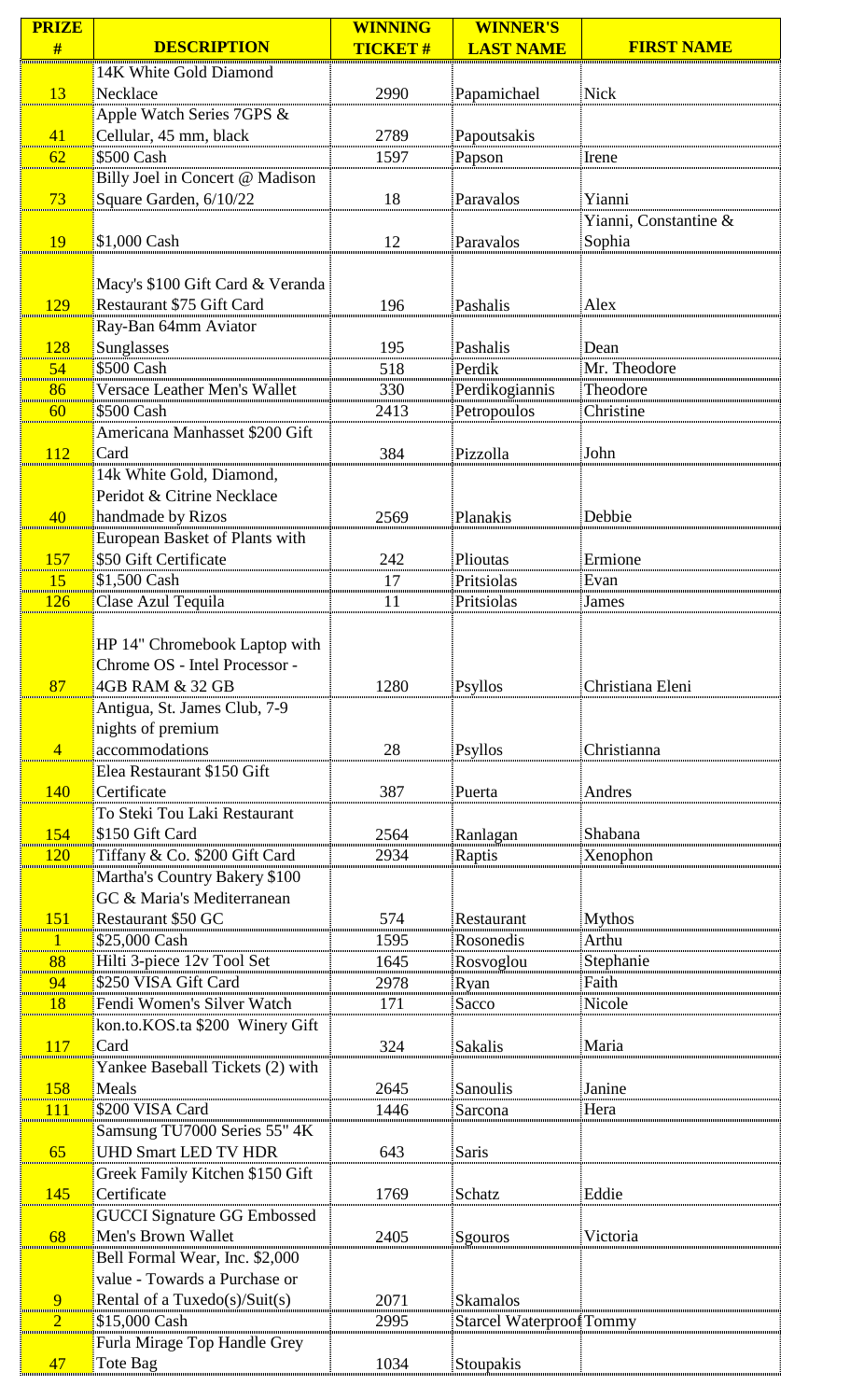| <b>PRIZE</b>    |                                                | <b>WINNING</b> | <b>WINNER'S</b>      |                          |
|-----------------|------------------------------------------------|----------------|----------------------|--------------------------|
| #               | <b>DESCRIPTION</b>                             | <b>TICKET#</b> | <b>LAST NAME</b>     | <b>FIRST NAME</b>        |
|                 | St. Lucia, St. James's Club                    |                |                      |                          |
|                 | Morgan Bay Resort, 7-10 nights                 |                |                      |                          |
|                 | deluxe ocean view                              |                |                      |                          |
| $7\phantom{.0}$ | accommodations                                 | 2635           | <b>Stratigos</b>     | Helen                    |
|                 | Mythos Restaurant \$100 Gift                   |                |                      |                          |
| 169             | Certificate & Bottle of Wine                   | 1652           | Tassopoulos          | Tommy/Demetrios          |
|                 | <b>Bourbon Street Restaurant \$50</b>          |                |                      |                          |
|                 | Gift Certificate & French                      |                |                      |                          |
|                 | <b>Workshop Artisan Bakery \$100</b>           |                |                      |                          |
| 137             | <b>Gift Certificate</b>                        | 1695           | Tavantzis            | Panagiota                |
|                 | David Yurman Infinity Bracelet                 |                |                      |                          |
| 53              | with Diamonds                                  | 1663           | Tegerides            | Vicki                    |
|                 |                                                |                |                      |                          |
|                 | Artemix Cosmetic Pigment                       |                |                      |                          |
|                 | Palette with Magnetic Mixing                   |                |                      |                          |
| 162             | Palette System & Tattoo Party Kit              | 578            | Theodoropoulos       | Athina                   |
|                 | Laterna Estiatorio \$100 Gift Card             |                |                      |                          |
| 167             | & Bottle of Greek Metaxa                       | 1675           | Triantafillou        | Christopher              |
|                 | Il Bacco Ristorante Italiano \$100             |                |                      |                          |
|                 | Gift Certificate & Spa Finder \$50             |                |                      |                          |
| 149             | <b>Gift Certificate</b>                        | 209            | <b>Tsadilas</b>      | Christian                |
| 61              | \$500 Cash                                     | 221            | <b>Tsadilas</b>      | Victoria                 |
|                 | Samsung TU7000 Series 55" 4K                   |                |                      |                          |
| 66              | <b>UHD Smart LED TV HDR</b>                    | 208            | <b>Tsadilas</b>      | Victoria                 |
|                 | Michael Kors Men's & Women's                   |                |                      |                          |
| 76              | <b>Toiletry Bags</b>                           | 2524           | <b>Tsiatis</b>       | Alexandra                |
|                 |                                                |                |                      |                          |
|                 | Samsung HWA550 2.1 ch Sound                    |                |                      |                          |
| 123             | Bar w/ Wireless Subwoofer                      | 1191           | <b>Tsiatis</b>       | Alexandra                |
|                 | Hudson West Restaurant, Dinner                 |                |                      |                          |
| 172             | for Two                                        | 1076           | <b>Tsiatis</b>       | Alexandra                |
| 95              | \$250 VISA Gift Card                           | 1272           | <b>Tsiolas</b>       | Michael John             |
|                 |                                                |                |                      |                          |
| <b>109</b>      | \$200 American Express Gift Card               | 677            | <b>Tsioros</b>       | Anna                     |
|                 | Sanfords Restaurant \$250 Gift                 |                |                      |                          |
| 101             | Certificate                                    | 2155           | <b>Tzortzatos</b>    | Nicholas                 |
|                 | 14k White Gold Diamond Stud                    |                |                      |                          |
| 22              | Earrings                                       | 283            | Valasiadis           | Claire/William           |
|                 |                                                |                |                      |                          |
| 85              | KYMA Restaurant \$300 Gift Card                | 264            | Valasiadis           | Claire/William           |
|                 | Americana Manhasset \$250 Gift                 |                |                      |                          |
| 96              | Card                                           | 275            | Valasiadis           | Dr. Lorraine Chrisomalis |
|                 | Effy Sterling Silver & Green                   |                |                      |                          |
| 38              | <b>Amethyst Stud Earrings</b>                  | 274            | Valasiadis           | Nicole                   |
|                 | Apple iPad Mini 6th Generation)                |                |                      |                          |
| 67              | WIFI 64GB                                      | 2587           | Venetsanos           | Agni                     |
|                 | Samsung TU7000 Series 75" 4K                   |                |                      |                          |
| 28              | <b>UHD Smart LED TV HDR</b>                    | 2138           | Vorvoulakas          | Christina                |
|                 |                                                |                |                      |                          |
| 98              | IL Mulino Restaurant \$250 Gift<br>Certificate | 528            | <b>Vrettos</b>       |                          |
|                 |                                                |                |                      | Margarita                |
| <b>100</b>      | Riva Salon \$250 Gift Card                     | 505            | Vrettos              | Margarita                |
|                 |                                                |                |                      |                          |
|                 | To Steki tou Laki Restaurant \$100             |                |                      |                          |
| 166             | Gift Certificate & Bottle of Wine              | 1091           | Weite                | James                    |
|                 |                                                |                |                      |                          |
|                 | Samsung HWA550 2.1 ch Sound                    |                |                      |                          |
| 124             | Bar w/ Wireless Subwoofer                      | 445            | Yanakis              | Harry                    |
|                 | Greek Family Kitchen \$150 Gift                |                |                      |                          |
| 146             | Certificate                                    | 453            | Yanakis              | Harry                    |
| 55              | \$500 Cash                                     | 1688           | <b>York Electric</b> |                          |
|                 |                                                |                |                      |                          |
| 150             | KYMA Restaurant \$150 Gift Card                | 1739           | <b>York Electric</b> |                          |